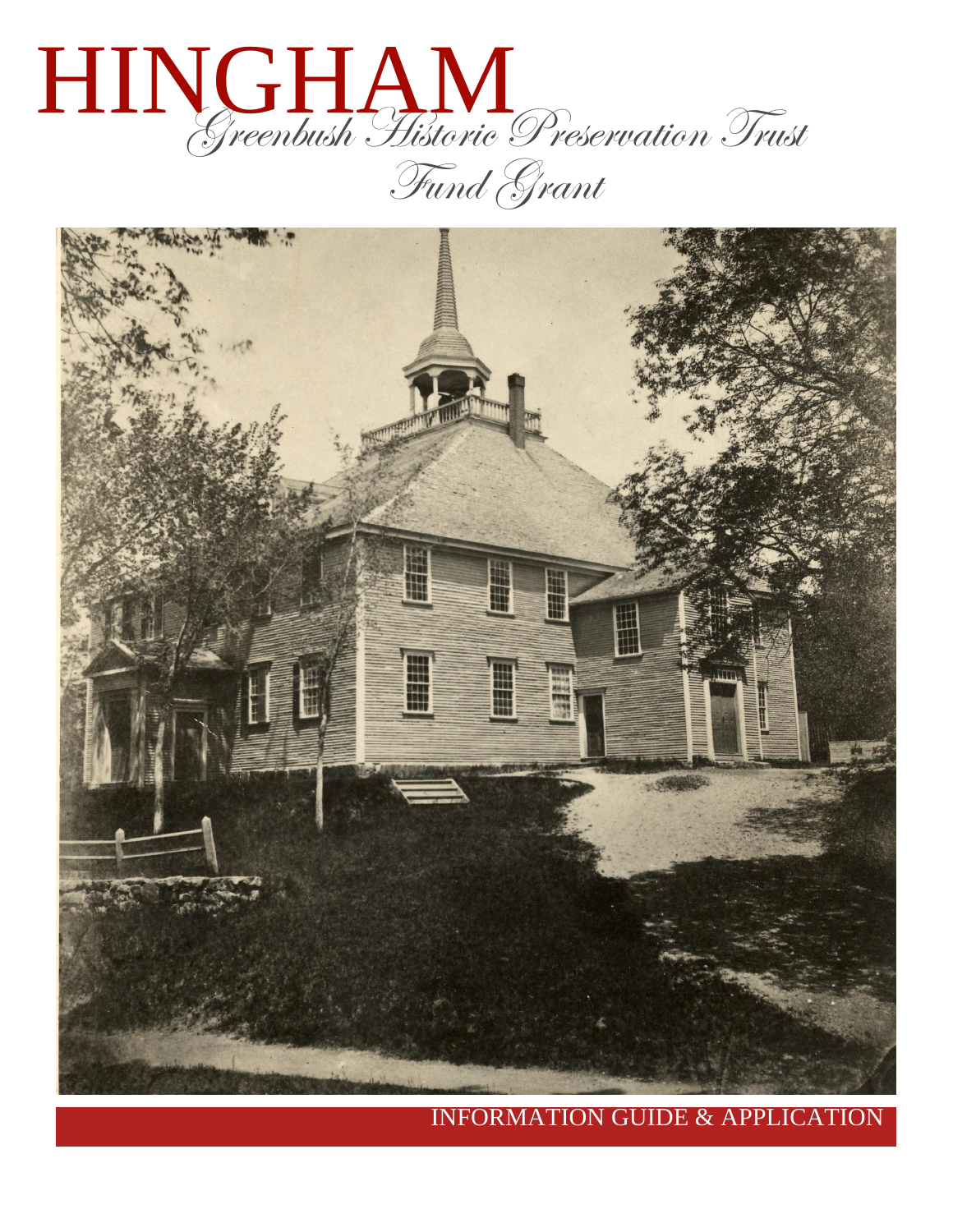#### INFORMATION GUIDE



#### INTRODUCTION

The **Hingham Greenbush Historic Preservation Trust Fund** was established pursuant to the provisions of a Memorandum of Understanding Concerning the Greenbush Rail Project duly executed on behalf of the Town of Hingham, the Executive Office of Transportation and Construction and the Massachusetts Bay Transportation Authority dated May 15, 2000.

The fund enables selected applicants to receive funding to support rehabilitation or restoration projects for historical resources, landscapes, or other physical improvements to public spaces such as streetscapes. This guide details eligibility requirements, the application process, and includes the necessary application form. Questions about the Greenbush Historic Preservation Trust Fund should be directed to the Hingham Historical Commission at: 781.741.1492

# ELIGIBLE APPLICANTS

Eligible applicants may include the Town, individuals, or private, non-profit organizations who are the owners or long-term lessees of an eligible historic resource in Hingham.

#### ELIGIBLE HISTORIC RESOURCES

Eligible Historic Resources include properties located within the following:

- ✤ Lincoln National Register Historic District
- ✤ Lincoln Local Historic District
- ✤ Bachelor's Row/Pear Tree Hill Local Historic District
- ✤ Fort Hill National Register Eligible Historic District
- ✤ Beal National Register Eligible Historic District
- ✤ Barnes Area/Old Colony Hill National Register Eligible Historic District
- ✤ Hersey-Elm-Central Streets National Register Eligible Historic District
- ✤ Matthew Cushing (East-Summer) Street National Register Eligible Historic District

Eligible historic resources can be any building, structure or object which adds to the historic integrity or architectural qualities of the town. Preservation, rehabilitation or restoration of an eligible historic resource may include modifications to meet accessibility requirements and making of extraordinary repairs for the purposes of making such an historic resource functional for its intended use. Routine maintenance projects are not eligible.

#### SELECTION CRITERIA

The Hingham Historical Commission will use the following criteria to review eligible projects proposed for grant assistance:

- ✤ Level of historical, archaeological, architectural or cultural significance of the property;
- ✤ Appropriateness of the proposed acquisition, preservation, rehabilitation, or restoration of the property;
- ✤ Anticipated public benefit to users and community residents;
- ✤ Potential for loss or destruction of the property without a grant;
- ✤ Funds and resources available from the owner or other sources which may contribute in part to the project; and
- ✤ Administrative and financial management capabilities of the applicant.

Historic preservation projects must be consistent with the Secretary of the Interior's Standards for the Treatment of Historic Properties. [www.nps.gov/hps/tps/standguide/](http://www.nps.gov/hps/tps/standguide/)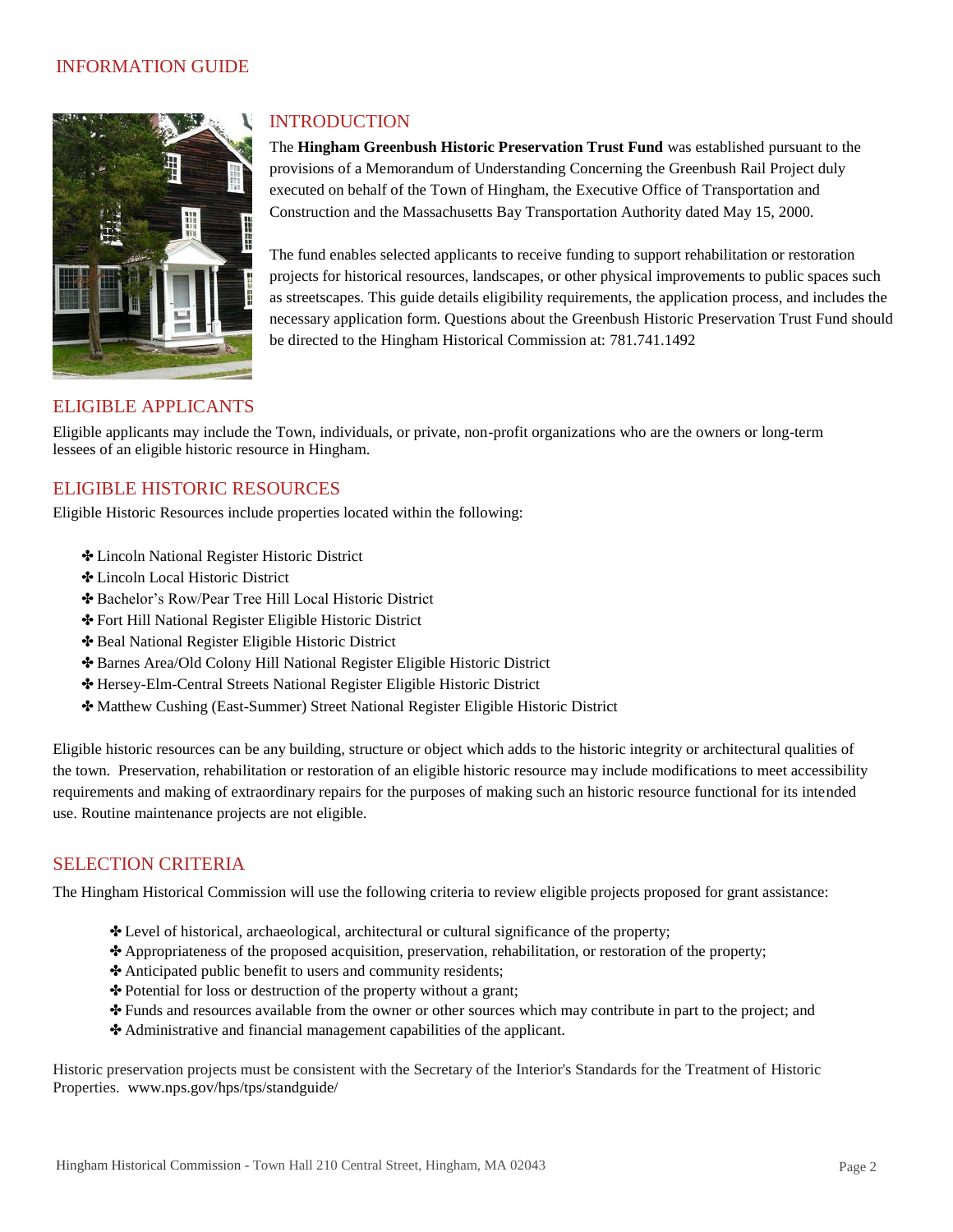# INFORMATION GUIDE

# GRANT AMOUNTS

Grant amounts will be determined by the Commission on the basis of the selection criteria and with regard to the availability of funds. The actual grant amount offered may be less than the total cost of the work. **Customarily, the Greenbush Trust Fund grants shall be used to leverage the efforts of eligible applicants, and will not fund the entire cost of a project.** 

The Historical Commission will limit the total amount of funds dispersed in any twelve (12) month period. The combined amount of all grants awarded within any twelve (12) month period will not exceed \$100,000.

The maximum initial grant from the Trust Fund for any single project shall be \$50,000, and upon approval of a second application in a subsequent funding cycle, an allowance for a further grant of up to 50% of additional documented costs for a maximum disbursement of \$50,000 for the second application may be approved. Under this policy, the Commission may reimburse grantees for 100% of pre-approved eligible costs up to the amount of the initial grant, and for 50% of additional eligible costs up to the maximum allowed disbursement.

Projects must be initiated within one year (12 months) of the grant award date and completed within two years (24 months) of the grant award date. Extensions may be granted with permission by the Commission. Grants will be made on a reimbursement basis and will not be paid until the approved work is completed to the satisfaction of the Commission.

# REQUIRED DOCUMENTATION:

Applicants must provide (9) copies of each of the following five (5) items. No materials may be larger than 11"x17".

Completed Application (see following page) Site Map showing the location of the proposed project on the property Photographs showing the work site and its context Project Timeline including anticipated start and end dates Cost Estimate(s) from at least 2 licensed professionals

Based upon the scope of the proposed project, applicants may also be asked to provide:

- Project Plans dimensioned with graphic scales
	- Drawings and Specifications for small projects
	- Architectural Plans and detailed elevations for construction projects
	- Vendor Brochures for fences, windows, doors, lighting or other proposed details.

#### TIMELINE FOR APPROVAL

Completed applications will be reviewed on an annual basis by the Hingham Historical Commission at duly noticed public meetings. Applicants are encouraged to attend to support their applications and answer questions of the Commission.

All application materials must be received in the Historical Commission office in Hingham Town Hall by the deadline date and time posted on the Town website.

# IMPORTANT DATES:

# **Applications are due on or before Monday May 17, 2021 by 12:00 P.M. (noon)**

Applicant Project Presentations will take place on Monday May 31, 2021 at 7:00 P.M. via Zoom

Grants will be determined and awarded at a public meeting via Zoom on Monday June 7, 2021 at 7:00 P.M.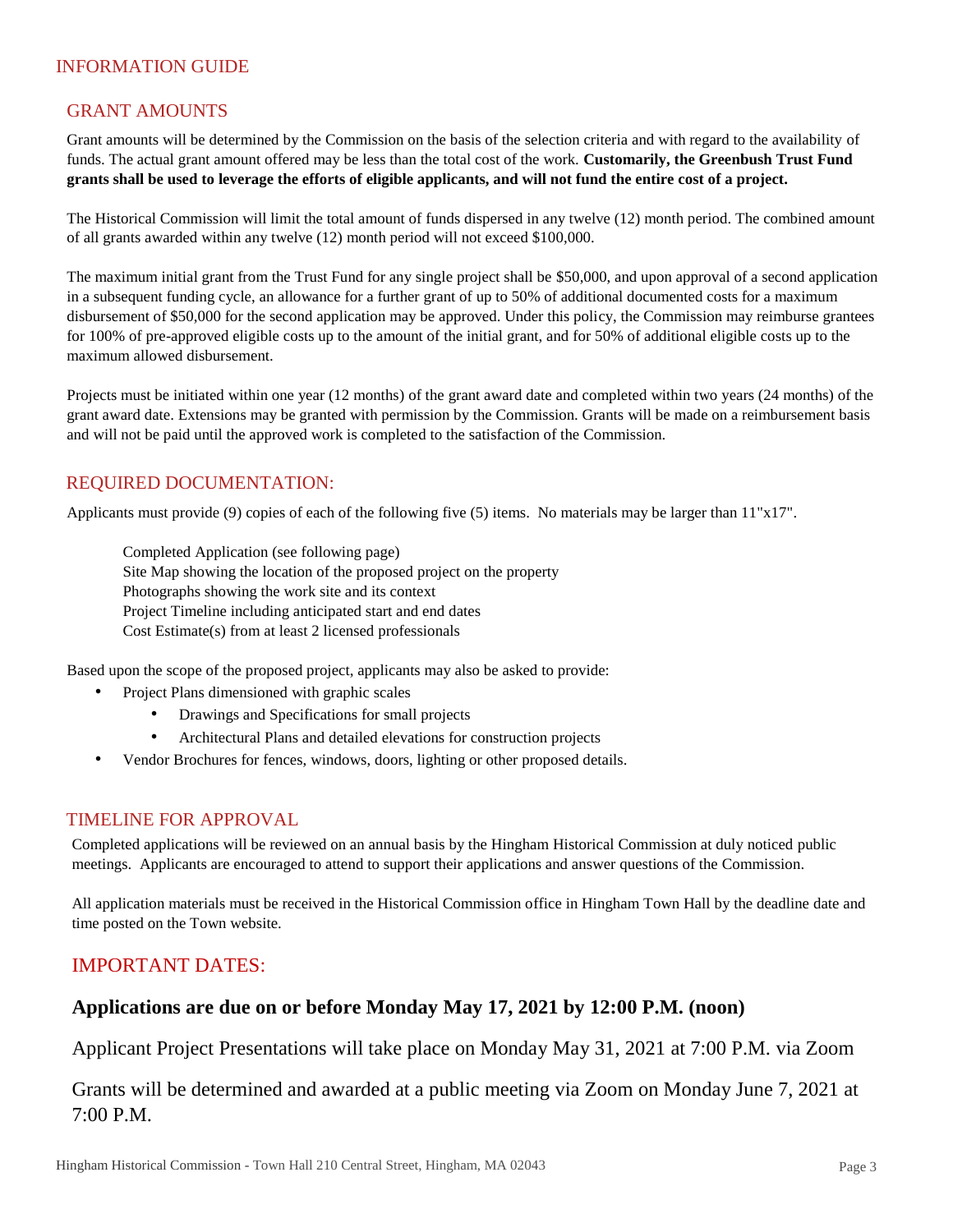

# APPLICATION

HINGHAM GREENBUSH HISTORIC PRESERVATION TRUST GRANT

|                                                       | <b>Historical Significance of Property:</b> |
|-------------------------------------------------------|---------------------------------------------|
| <b>Submitted by:</b>                                  |                                             |
|                                                       |                                             |
|                                                       |                                             |
|                                                       |                                             |
| if applicable                                         | <b>Project Description:</b>                 |
| $501C3$ ID:                                           |                                             |
|                                                       |                                             |
| <b>Property Owner: (if different than above)</b>      |                                             |
|                                                       |                                             |
|                                                       |                                             |
|                                                       |                                             |
|                                                       |                                             |
|                                                       |                                             |
| <b>Project Coordinator: (if different than above)</b> |                                             |
|                                                       |                                             |
|                                                       | <b>Benefit to the Public:</b>               |
|                                                       |                                             |
|                                                       |                                             |
|                                                       |                                             |
| <b>Project Information</b>                            |                                             |
| NAME/DESCRIPTION OF PROPERTY :                        |                                             |
|                                                       |                                             |
|                                                       |                                             |
|                                                       |                                             |
| PROPERTY ADDRESS:                                     |                                             |
|                                                       |                                             |
|                                                       |                                             |
|                                                       |                                             |
|                                                       |                                             |
|                                                       |                                             |

IS PROPERTY ON HINGHAM'S COMPREHENSIVE COMMUNITY INVENTORY? YES NO